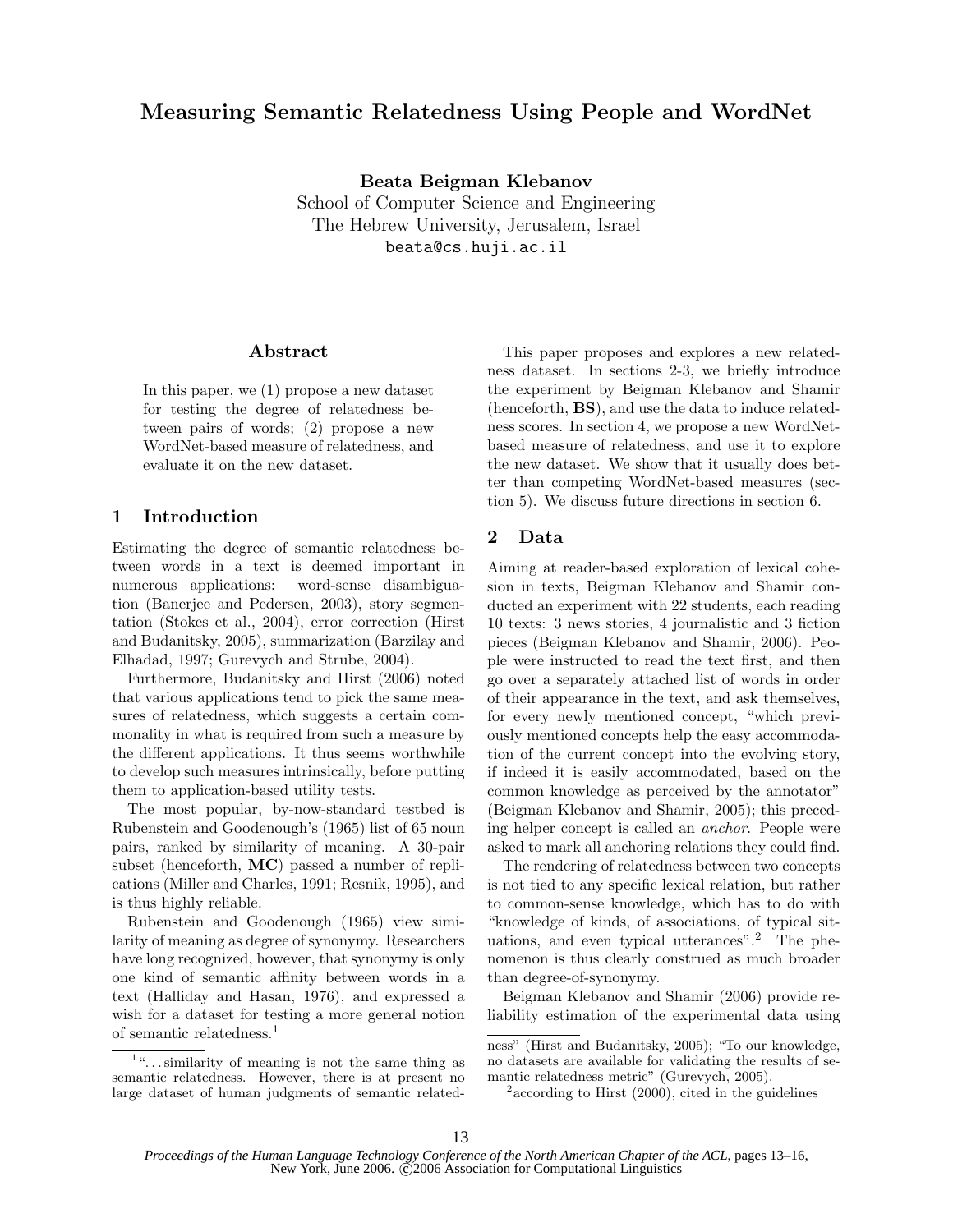statistical analysis and a validation experiment, identifying reliably anchored items with their strong anchors, and reliably un-anchored items. Such analysis provides high-validity data for classification; however, much of the data regarding intermediate degrees of relatedness is left out.

### 3 Relatedness Scores

Our idea is to induce scores for pairs of anchored items with their anchors (henceforth, AApairs) using the cumulative annotations by 20 people.<sup>3</sup> Thus, an AApair written by all 20 people scores 20, and that written by just one person scores 1. The scores would correspond to the perceived relatedness of the pair of concepts in the given text.

In Beigman Klebanov and Shamir's (2006) core classification data, no distinctions are retained between pairs marked by 19 or 13 people. Now we are interested in the relative relatedness, so it is important to handle cases where the BS data might under-rate a pair. One such case are multi-word items; we remove AApairs with suspect multi-word elements.<sup>4</sup> Further, we retain only pairs that belong to open-class parts of speech (henceforth, POS), as functional categories contribute little to the lexical texture (Halliday and Hasan, 1976). The Size column of table 1 shows the number of AApairs for each BS text, after the aforementioned exclusions.

The induced scores correspond to cumulative judgements of a group of people. How well do they represent the people's ideas? One way to measure group homogeneity is leave-one-out estimation, as done by Resnik (1995) for MC data, attaining the high average correlation of  $r = 0.88$ . In the current case, however, every specific person made a binary decision, whereas a group is represented by scores 1 to 20; such difference in granularity is problematic for correlation or rank order analysis.

Another way to measure group homogeneity is to split it into subgroups and compare scores emerging from the different subgroups. We know from Beigman Klebanov and Shamir's (2006) analysis that it is not the case that the 20-subject group clusters into subgroups that systematically produced different patterns of answers. This leads us to expect relative lack of sensitivity to the exact splits into subgroups.

To validate this reasoning, we performed 100 random choices of two 9-subject<sup>4</sup> groups, calculated the scores induced by the two groups, and computed

<sup>3</sup>Two subjects were revealed as outliers and their data was removed (Beigman Klebanov and Shamir, 2006).

Pearson correlation between the two lists. Thus, for every BS text, we have a distribution of 100 coefficients, which is approximately normal. Estimations of  $\mu$  and  $\sigma$  of these distributions are  $\mu = .69 - .82$ (av. 0.75),  $\sigma = .02 - .03$  for the different BS texts.

To summarize: although the homogeneity is lower than for MC data, we observe good average intergroup correlations with little deviation across the 100 splits. We now turn to discussion of a relatedness measure, which we will evaluate using the data.

#### 4 Gic: WordNet-based Measure

Measures using WordNet taxonomy are state-ofthe-art in capturing semantic similarity, attaining  $r=.85-.89$  correlations with the MC dataset (Jiang and Conrath, 1997; Budanitsky and Hirst, 2006). However, they fall short of measuring relatedness, as, operating within a single-POS taxonomy, they cannot meaningfully compare kill to death. This is a major limitation with respect to BS data, where only about 40% of pairs are nominal, and less than 10% are verbal. We develop a WordNet-based measure that would allow cross-POS comparisons, using glosses in addition to the taxonomy.

One family of WordNet measures are methods based on estimation of information content (henceforth, IC) of concepts, as proposed in (Resnik, 1995). Resnik's key idea in corpus-based information content induction using a taxonomy is to count every appearance of a concept as mentions of all its hypernyms as well. This way,  $artifact \#n \#1$ , although rarely mentioned explicitly, receives high frequency and low IC value. We will count a concept's mention towards all its hypernyms AND all words<sup>5</sup> that appear in its own and its hypernyms' glosses. Analogously to artifact, we expect properties mentioned in glosses of more general concepts to be less informative, as those pertain to more things (ex., visible, a property of anything that is-a physical object). The details of the algorithm for information content induction from taxonomy and gloss information  $(IC_{GT})$  are given in appendix A.

To estimate the semantic affinity between two senses A and B, we average the  $IC<sub>GT</sub>$  values of the 3 words with the highest  $IC_{GT}$  in the overlap of A's and B's expanded glosses (the expansion follows the algorithm in appendix  $A$ ).<sup>6</sup>

<sup>4</sup>See Beigman Klebanov (2006) for details.

<sup>&</sup>lt;sup>5</sup>We induce IC values on (POS-tagged base form) words rather than senses. Ongoing gloss sense-tagging projects like eXtended WordNet (http://xwn.hlt.utdallas.edu/links.html) would allow sense-based calculation in the future.

<sup>&</sup>lt;sup>6</sup>The number 3 is empirically-based; the idea is to counter-balance (a) the effect of an accidental match of a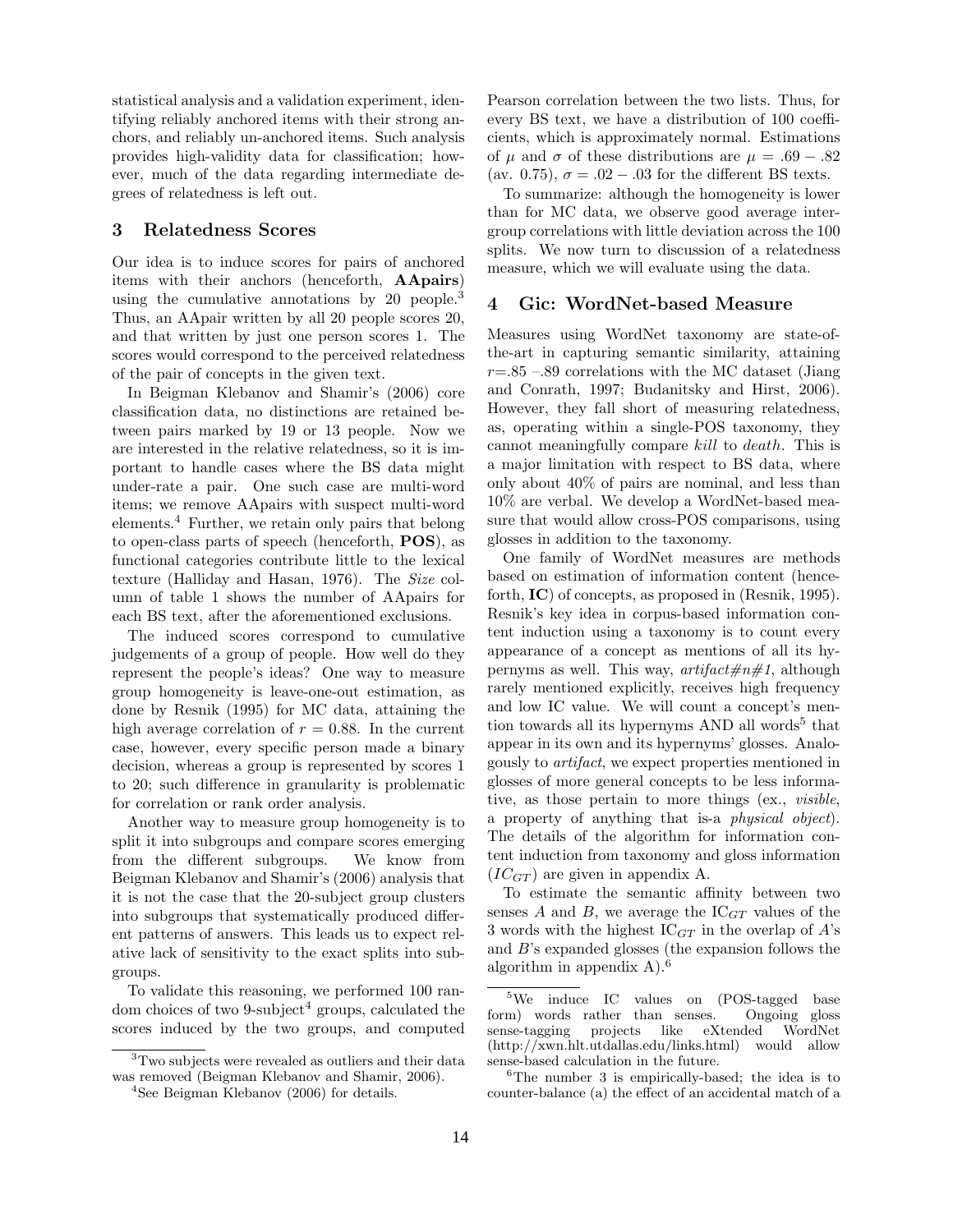| Data   | Size | Gic | ВP  | Data   | Size | Gic | ВP  |
|--------|------|-----|-----|--------|------|-----|-----|
| BS-1   | 1007 | .29 | .19 | $BS-6$ | 536  | .24 | .19 |
| $BS-2$ | 776  | .37 | .16 | $BS-7$ | 917  | .22 | .10 |
| $BS-3$ | 1015 | .22 | .09 | BS-8   | 529  | .24 | .12 |
| $BS-4$ | 512  | .34 | .39 | $BS-9$ | 509  | .31 | .16 |
| $BS-5$ | 1020 | .25 |     | BS10   | 417  | .36 | .19 |

Table 1: Dataset sizes and correlations of Gic, BP with human ratings.  $r > 0.16$  is significant at  $p < .05$ ;  $r > .23$  is significant at  $p < .01$ . Average correlation  $(Av_{BS})$  is  $r=.28$  (Gic),  $r=.17$  (BP).

If  $A^*$  (the word of which A is a sense) appears in the expanded gloss of  $B$ , we take the maximum between the  $IC_{GT}(A^*)$  and the value returned by the 3-smoothed calculation. To compare two words, we take the maximum value returned by pairwise comparisons of their WordNet senses.<sup>7</sup>

The performance of this measure is shown under Gic in table 1. Gic manages robust but weak correlations, never reaching the  $r = .40$  threshold.

### 5 Related Work

We compare Gic to another WordNet-based measure that can handle cross-POS comparisons, proposed by Banerjee and Pedersen (2003). To compare word senses A and B, the algorithm compares not only their glosses, but also glosses of items standing in various WordNet relations with A and B. For example, it compares the gloss of  $A$ 's meronym to that of B's hyponym. We use the default configuration of the measure in WordNet::Similarity-0.12 package (Pedersen et al., 2004), and, with a single exception, the measure performed below Gic; see BP in table 1.

As mentioned before, taxonomy-based similarity measures cannot fully handle BS data. Table 2 uses nominal-only subsets of BS data and the MC nominal similarity dataset to show that (a) state-of-the-art WordNet-based similarity measure  $JC^8$  (Jiang and Conrath, 1997; Budanitsky and Hirst, 2006) does very poorly on the relatedness data, suggesting that nominal similarity and relatedness are rather different things; (b) Gic does better on average, and is more robust; (c) Gic yields on MC to gain performance on BS, whereas BP is no more inclined to-

wards relatedness than JC.

| Data          | Gic | ВP  | JС      | Data        | Gic | ВP      | JC.  |
|---------------|-----|-----|---------|-------------|-----|---------|------|
| $BS-1$        | .38 | .18 | .21     | $BS-6$      | .25 | .16     | .22  |
| $BS-2$        | .53 | .18 | .37     | $BS-7$      | .23 | .10     | .04  |
| $BS-3$        | .21 | .04 | .01     | $BS-8$      | .32 | $.10\,$ | .00. |
| $BS-4$        | .28 | .38 | .33     | $BS-9$      | .24 | .17     | .27  |
| $BS-5$        | .12 | .07 | $.16\,$ | <b>BS10</b> | .41 | .25     | .25  |
| $_{\rm AVBS}$ | .30 | .16 | .19     | МC          | .78 | .80     | .86  |

Table 2: MC and nominal-only subsets of BS: correlations of various measures with the human ratings.

Table 3 illustrates the relatedness vs. similarity distinction. Whereas, taxonomically speaking, son is more similar to man, as reflected in JC scores, people marked family and mother as much stronger anchors for son in BS-2; Gic follows suit.

| AApair         | Human | Gic   | JC.  |
|----------------|-------|-------|------|
| $son - man$    |       | 0.355 | 22.3 |
| $son - family$ | 13    | 0.375 | 16.9 |
| $son - mother$ | 16    | 0.370 | 20.1 |

Table 3: Relatendess vs. similarity

### 6 Conclusion and Future Work

We proposed a dataset of relatedness judgements that differs from the existing ones<sup>9</sup> in (1) size  $$ about 7000 items, as opposed to up to 350 in existing datasets; (2) cross-POS data, as opposed to purely nominal or verbal; (3) a broad approach to semantic relatedness, not focussing on any particular relation, but grounding it in the reader's (idea of) common knowledge; this as opposed to synonymy-based similarity prevalent in existing databases.

We explored the new data with WordNet-based measures, showing that (1) the data is different in character from a standard similarity dataset, and very challenging for state-of-the-art methods; (2) the proposed novel WordNet-based measure of relatedness usually outperforms its competitor, as well as a state-of-the-art similarity measure when the latter applies.

In future work, we plan to explore distributional methods for modeling relatedness, as well as the use of text-based information to improve correlations with the human data, as judgments are situated in specific textual contexts.

single word which is relatively rarely used in glosses; (b) the multitude of low-IC items in many of the overlaps that tend to downplay the impact of the few higher-IC members of the overlap.

<sup>&</sup>lt;sup>7</sup>To speed the processing up, we use first 5 WordNet senses of each item for results reported here.

<sup>8</sup>See formula in appendix B. We use (Pedersen et al., 2004) implementation with a minor alteration – see Beigman Klebanov (2006).

 $9$ Though most widely used, MC is not the only available dataset; we will address other datasets in a subsequent paper.